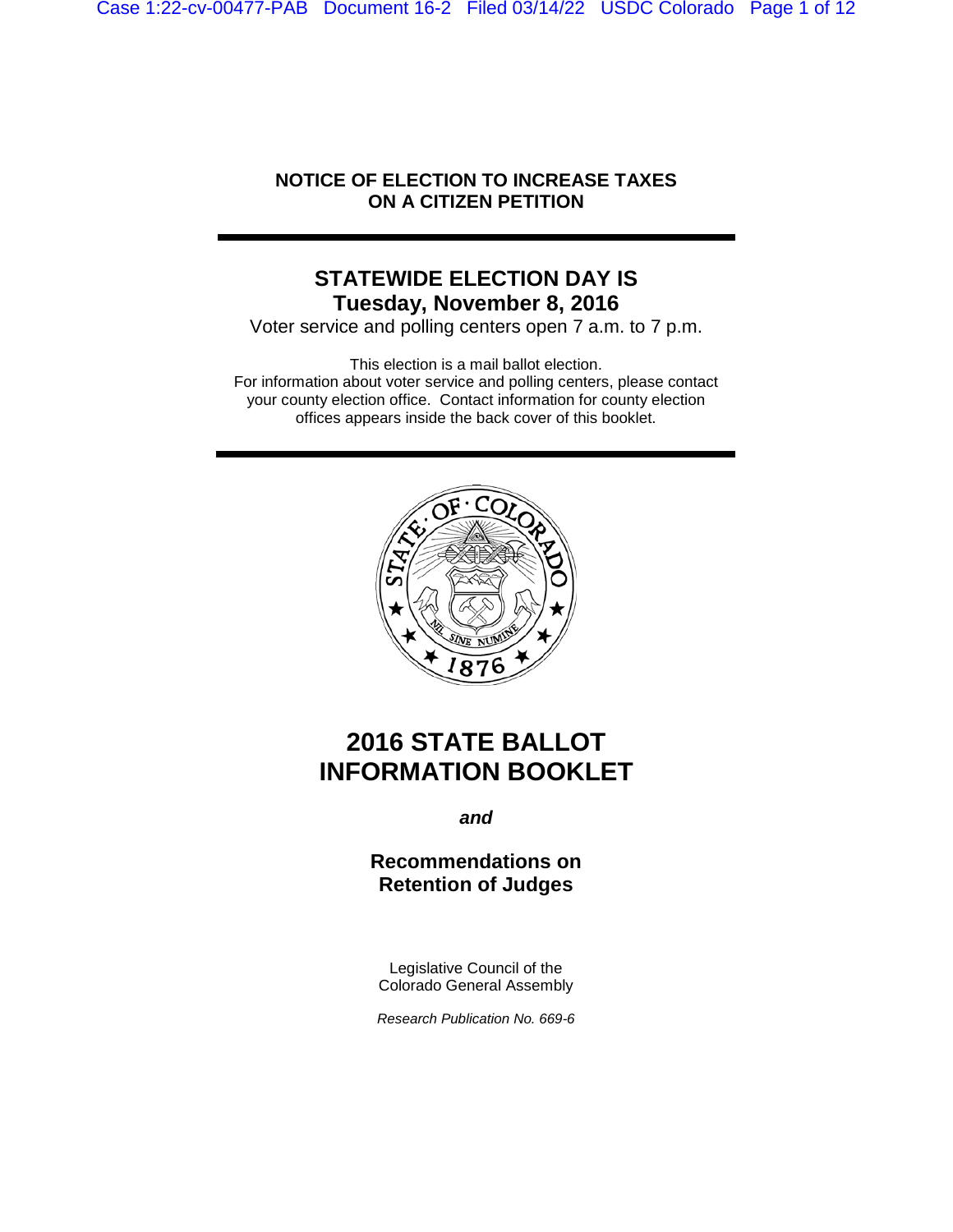A "**YES/FOR**" vote on any ballot issue is a vote **IN FAVOR OF** changing current law or existing circumstances, and a "**NO/AGAINST**" vote on any ballot issue is a vote **AGAINST** changing current law or existing circumstances.

This publication, as well as a link to the full text of the fiscal impact statements for each measure, can be found at: **www.coloradobluebook.com**.

Contact information for county election offices appears inside the back cover of this booklet.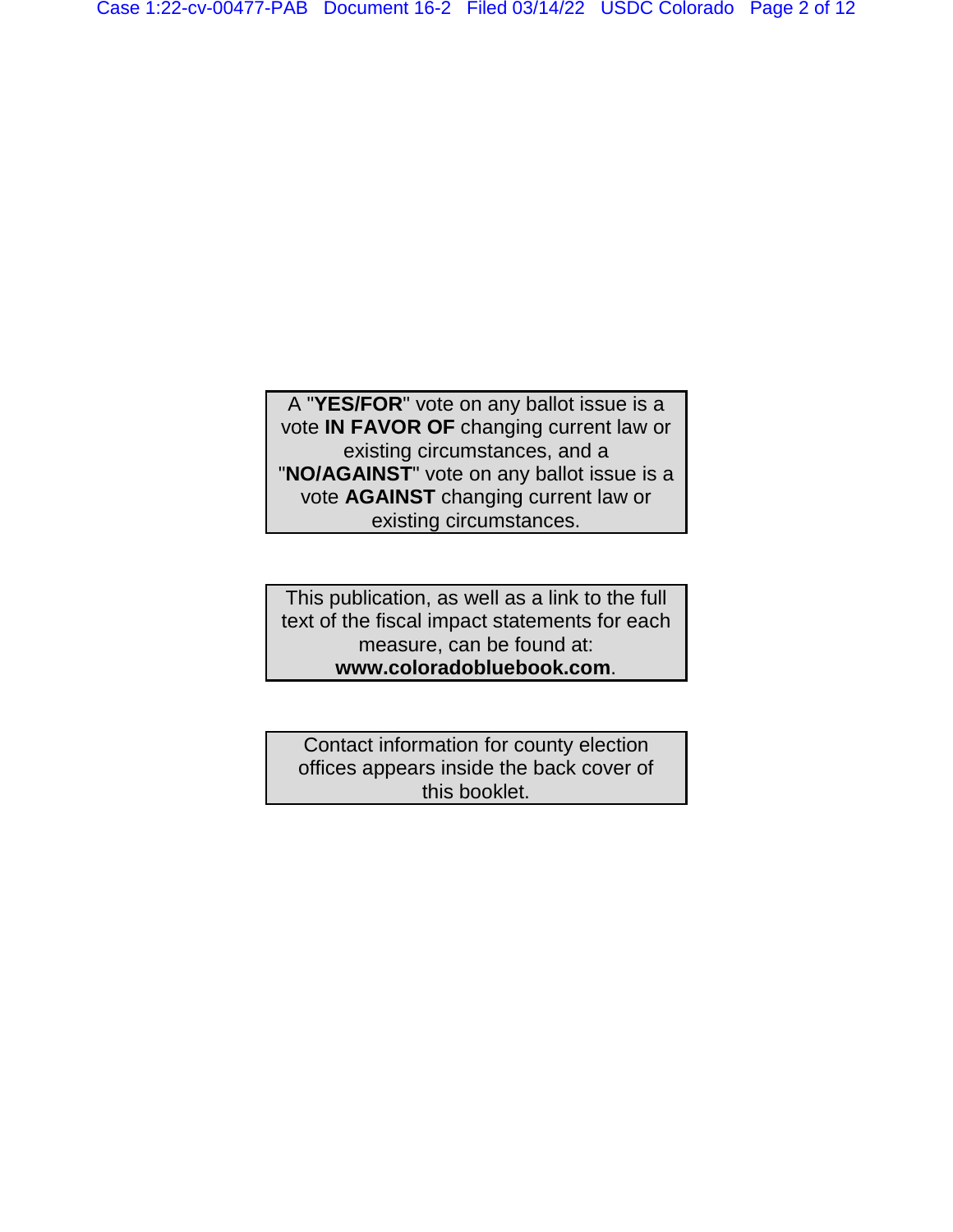## **COLORADO GENERAL ASSEMBLY**

EXECUTIVE COMMITTEE Rep. Dickey Lee Hullinghorst, Chair Sen. Bill Cadman, Vice Chairman Sen. Lucia Guzman Sen. Mark Scheffel Rep. Brian DelGrosso Rep. Crisanta Duran

**STAFF** Mike Mauer, Director Todd Herreid, Deputy Director Cathy Eslinger, Research Manager Manish Jani, IT Manager



**COMMITTEE** Sen. Rollie Heath Sen. Matt Jones Sen. Kevin Lundberg Sen. Vicki Marble Sen. Ellen Roberts Sen. Jessie Ulibarri Rep. Perry Buck Rep. Lois Court Rep. Lois Landgraf Rep. Polly Lawrence Rep. Jovan Melton Rep. Angela Williams

## **LEGISLATIVE COUNCIL**

ROOM 029 STATE CAPITOL DENVER, COLORADO 80203-1784 E-mail: lcs.ga@state.co.us 303-866-4799

September 12, 2016

This booklet provides information on the nine statewide measures on the November 8, 2016, ballot and on the judges who are on the ballot for retention in your area. The information is presented in two sections.

### **Section One — Analyses, Titles, and Text**

*Analyses.* Each statewide measure receives an analysis that includes a description of the measure and major arguments for and against. Careful consideration has been given to the arguments in an effort to fairly represent both sides of the issue. Each analysis also includes an estimate of the fiscal impact of the measure. More information on the fiscal impact of measures can be found at **www.coloradobluebook.com**. The state constitution requires that the nonpartisan research staff of the General Assembly prepare these analyses and distribute them in a ballot information booklet to registered voter households.

**Titles and text.** Following each analysis is the title that appears on the ballot, which includes information about whether the measure changes the constitution or statute. Following the ballot title is the legal language of each measure, which shows new laws in capitalized letters and laws that are being eliminated in strikeout type.

#### *Amendments and Propositions*

A measure placed on the ballot by the state legislature that amends the state constitution is labeled an "Amendment," followed by a letter. A measure placed on the ballot by the state legislature that amends the state statutes is labeled a "Proposition," followed by a double letter.

A measure placed on the ballot through the signature-collection process that amends the state constitution is labeled an "Amendment," followed by a number between 1 and 99. A measure placed on the ballot through the signature-collection process that amends the state statutes is labeled a "Proposition," followed by a number between 100 and 199.

#### *Constitutional vs. Statutory Changes*

The first line of the analysis of each measure indicates whether the measure is a change to the constitution or statute. Of the nine measures on the ballot, six propose changes to the state constitution, and three propose changes to the state statutes. Voter approval is required in the future to change any constitutional measure adopted by the voters, although the legislature may adopt statutes that clarify or implement these constitutional measures as long as they do not conflict with the constitution. The state legislature, with the approval of the Governor, may change any statutory measure in the future without voter approval.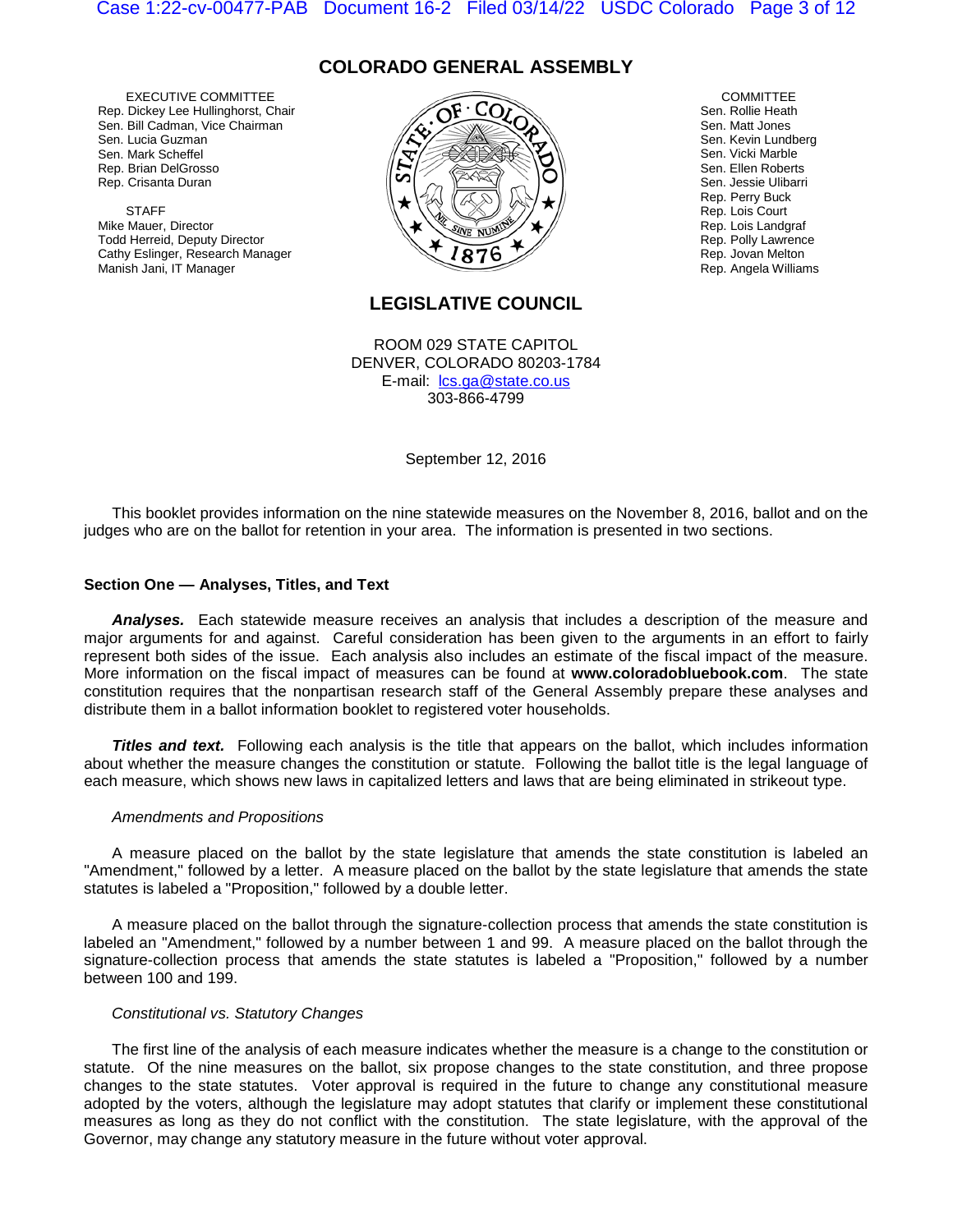### **Section Two — Recommendations on Retention of Judges**

The second section of the printed Blue Book contains information about the performances of the Colorado Supreme Court justices, the Colorado Court of Appeals judges, and district and county court judges in your area who are on this year's ballot. The information was prepared by the state commission and district commissions on judicial performance. The narrative for each judge includes a recommendation stated as "BE RETAINED," "NOT BE RETAINED," or "NO OPINION." Please refer to the Colorado Office of Judicial Performance Evaluation's [website](http://www.coloradojudicialperformance.gov/review.cfm?year=2016) for this information.

### **Information on Local Election Officials**

The booklet concludes with addresses and telephone numbers of local election officials. Your local election official can provide you with information on voter service and polling centers, replacement ballots, and early voting.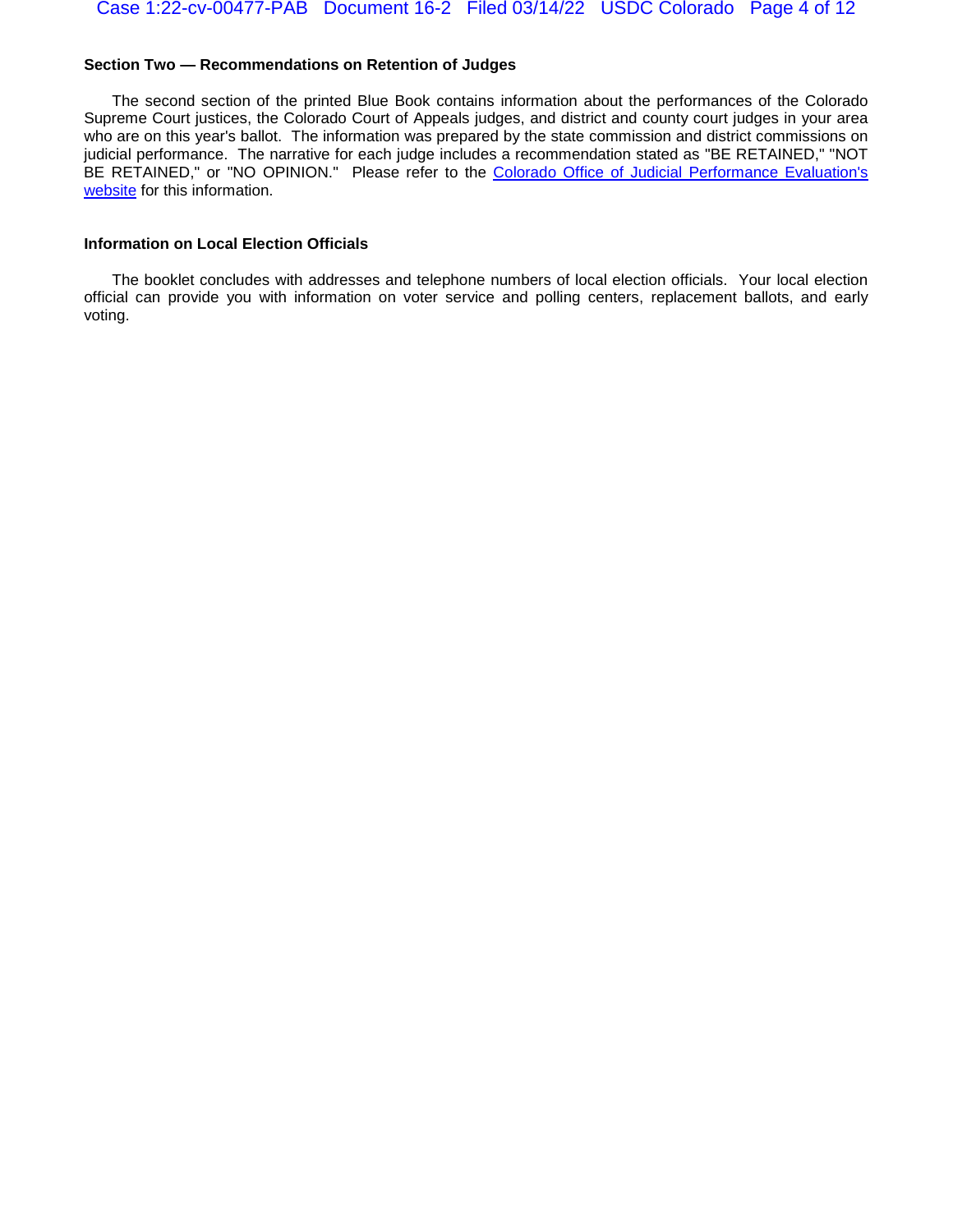## TABLE OF CONTENTS

| <b>Amendment T: No Exception to Involuntary Servitude Prohibition</b>  |  |
|------------------------------------------------------------------------|--|
|                                                                        |  |
| Amendment U: Exempt Certain Possessory Interests from Property Taxes   |  |
|                                                                        |  |
|                                                                        |  |
| Amendment 69: Statewide Health Care System                             |  |
|                                                                        |  |
|                                                                        |  |
| Amendment 70: State Minimum Wage                                       |  |
|                                                                        |  |
|                                                                        |  |
| <b>Amendment 71: Requirements for Constitutional Amendments</b>        |  |
|                                                                        |  |
|                                                                        |  |
| Amendment 72: Increase Cigarette and Tobacco Taxes                     |  |
|                                                                        |  |
|                                                                        |  |
| Proposition 106: Access to Medical Aid-in-Dying Medication             |  |
|                                                                        |  |
|                                                                        |  |
| <b>Proposition 107: Presidential Primary Elections</b>                 |  |
|                                                                        |  |
|                                                                        |  |
| Proposition 108: Unaffiliated Voter Participation in Primary Elections |  |
|                                                                        |  |
|                                                                        |  |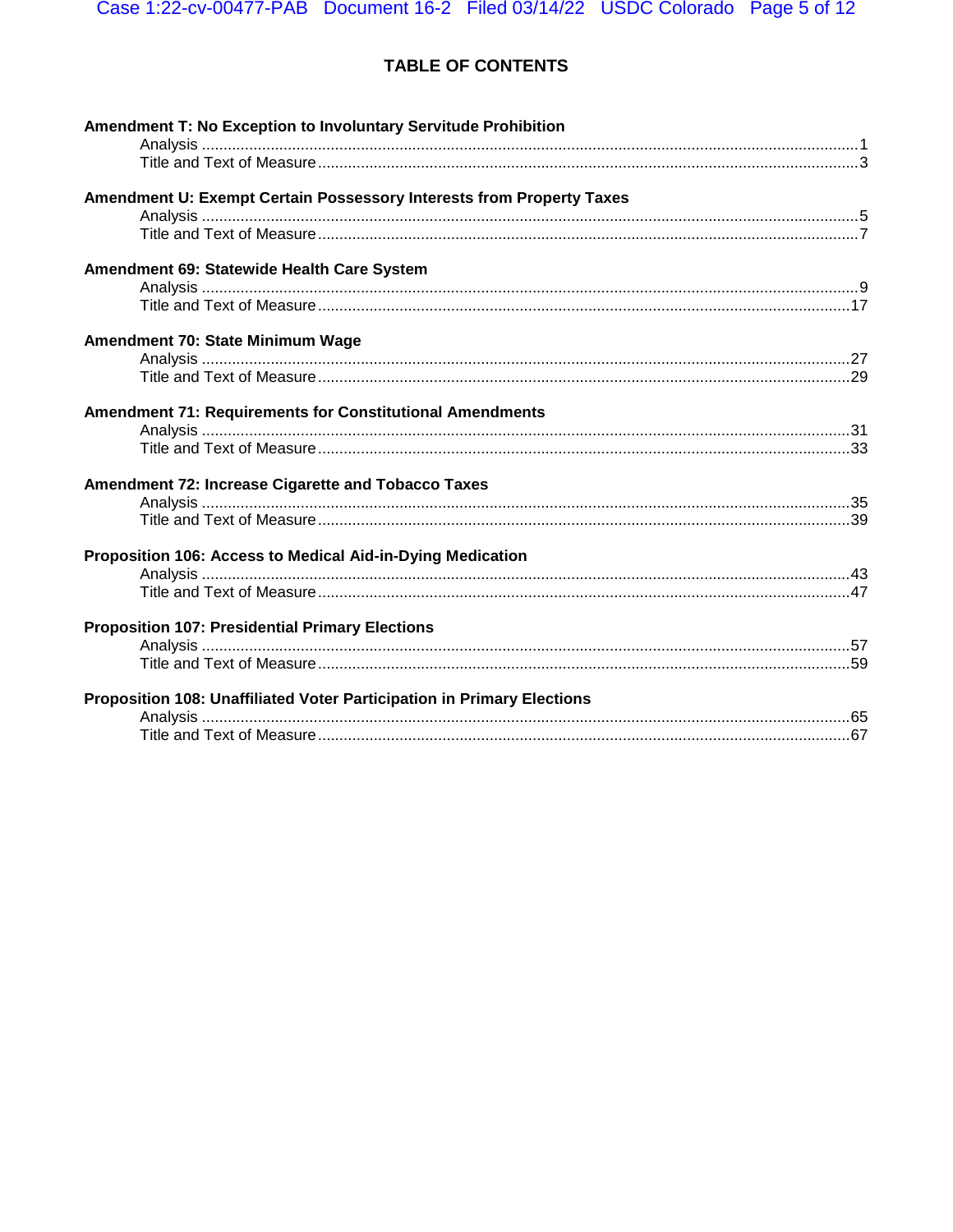Case 1:22-cv-00477-PAB Document 16-2 Filed 03/14/22 USDC Colorado Page 6 of 12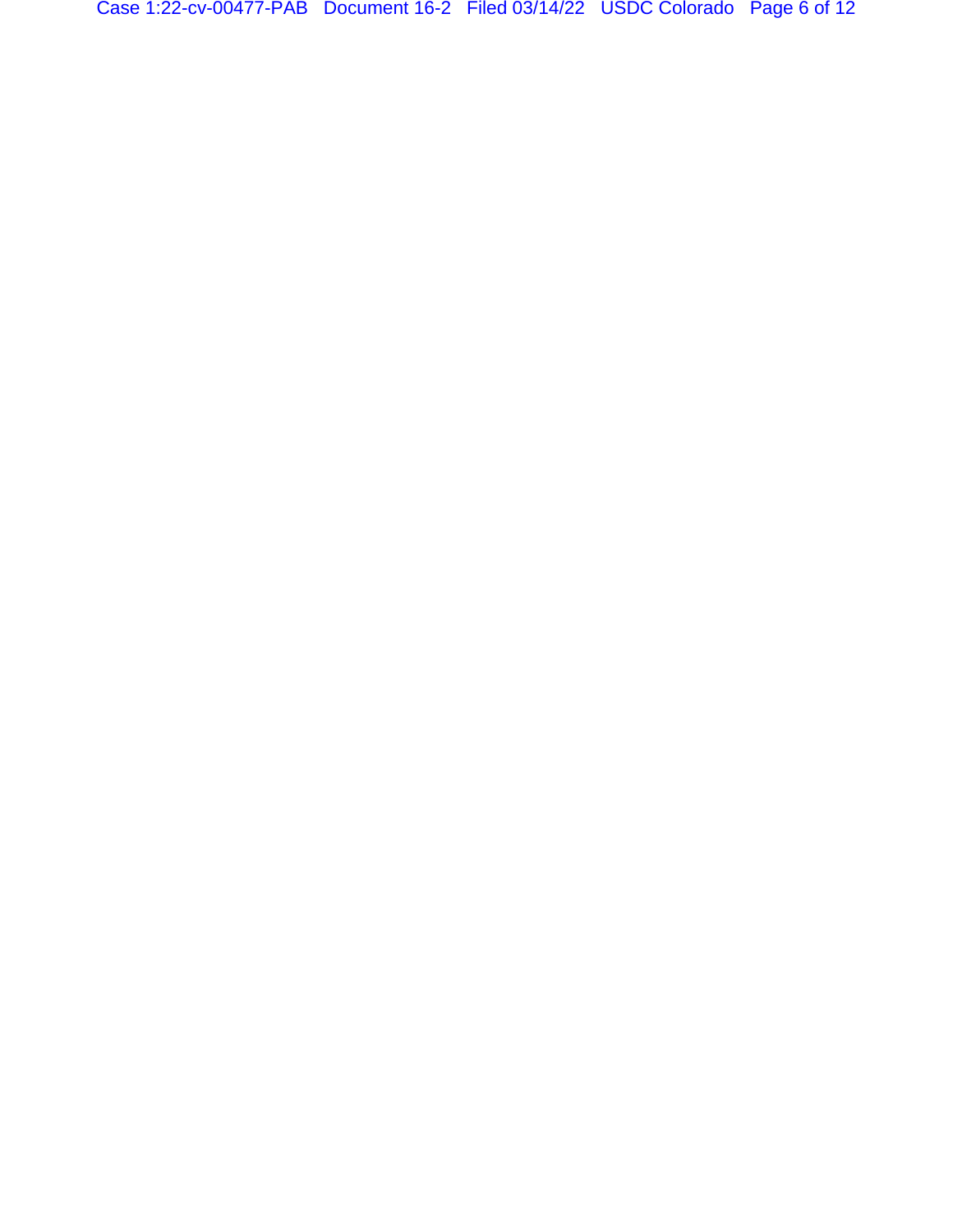## **Proposition 108 Unaffiliated Voter Participation in Primary Elections**

## **ANALYSIS**

## **Proposition 108 proposes amending the Colorado statutes to:**

- change the primary election process in Colorado to allow unaffiliated voters to vote in a nonpresidential primary election of a single political party; and
- allow political parties to opt out of holding a primary election and instead choose to nominate candidates by assembly or convention.

## **Summary and Analysis**

*Background.* Under current law, a voter must be affiliated with a political party in order to vote in that party's primary election. Unaffiliated voters, sometimes referred to as independent voters, are not registered members of any political party. An unaffiliated voter may affiliate with a political party at any point up to, and including election day, and be eligible under current law to participate in a party's primary election. In Colorado, primary elections to select party nominees for state, county, and federal offices other than president (nonpresidential primaries) are held on the last Tuesday in June in even-numbered years. These primary elections are conducted by county election officials at a cost of about \$5.0 million every two years.

*Primary election process open to unaffiliated voters.* Under Proposition 108, voters will no longer be required to affiliate with a political party in order to vote in a party's nonpresidential primary election. Instead, unaffiliated voters will receive a combined ballot that shows all candidates for elected office for each political party. The combined ballot must clearly separate candidates for each political party, and unaffiliated voters may only vote in contests for one political party. If a voter selects candidates of more than one political party on the combined ballot, his or her ballot will not be counted. In counties that determine that a combined ballot is not practical, unaffiliated voters will receive separate ballots for all major political parties participating in the primary election and may return the ballot for one party.

*Option for closed party nominations.* The measure allows political parties, which are private organizations, to opt out of holding a primary election that is open to unaffiliated voters. Instead, they may choose to nominate candidates in an assembly or convention that is limited to voters affiliated with that party. The decision to opt out of holding a primary election must be made by the party's state central committee by a three-fourths majority vote.

*Impact on minor parties.* Under current law, the Democratic and Republican Parties, having met certain vote thresholds in prior elections, are classified as major parties; all other parties, such as the American Constitution Party, the Green Party, and the Libertarian Party, are classified as minor parties. Under Proposition 108, minor parties participating in the primary election will be included on the combined ballot sent to unaffiliated voters. However, a minor party may opt to exclude unaffiliated voters from participating in its primary election. In such cases, only voters affiliated with the minor party will receive that party's primary election ballot. The provision allowing the exclusion of unaffiliated voters only applies to minor parties.

> *For information on those issue committees that support or oppose the measures on the ballot at the November 8, 2016, election, go to the Colorado Secretary of State's elections center web site hyperlink for ballot and initiative information:*

> http://www.sos.state.co.us/pubs/elections/Initiatives/InitiativesHome.html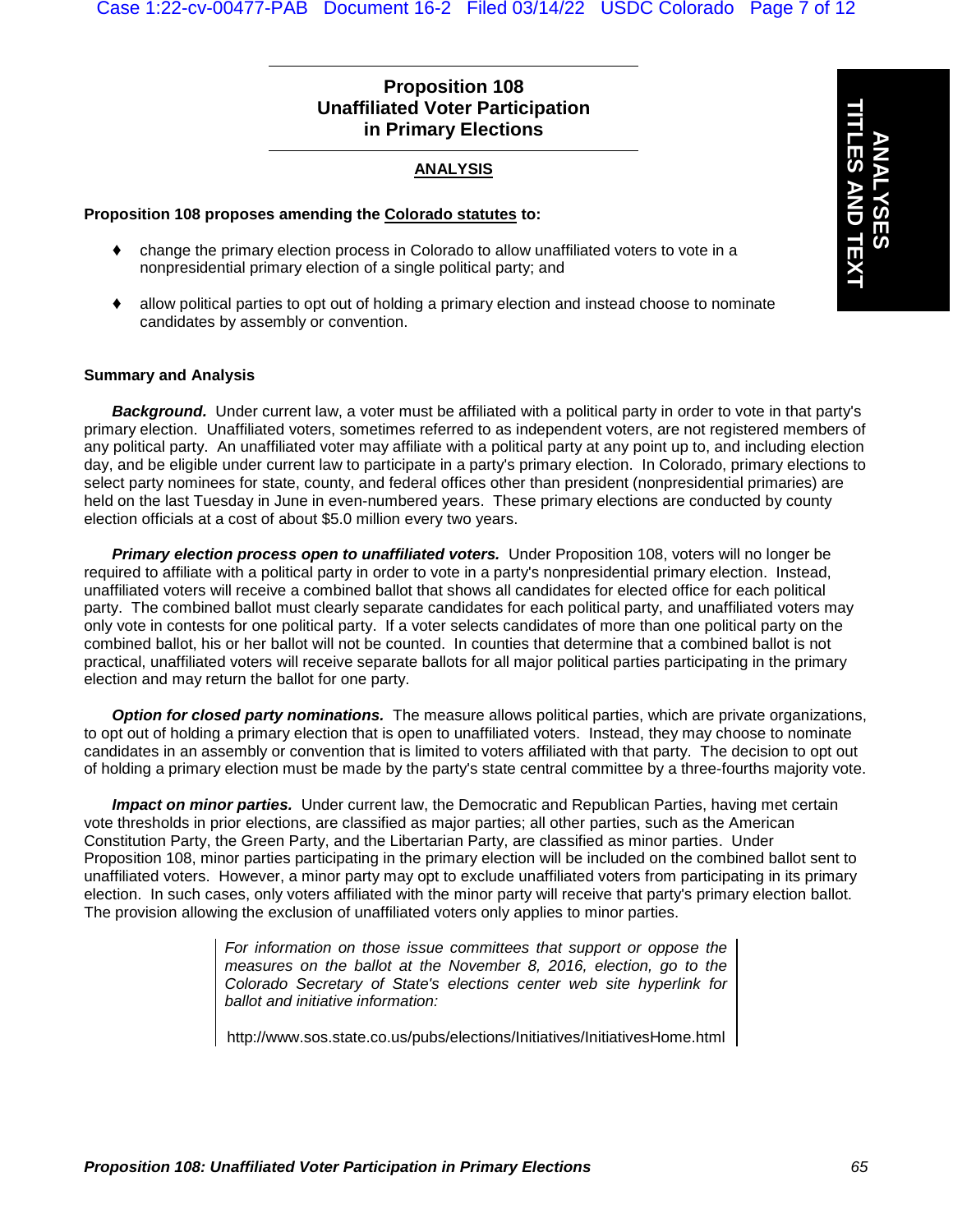## **Arguments For**

1) Proposition 108 gives unaffiliated voters, who are Colorado taxpayers, the opportunity to vote in publicly financed primary elections. Unaffiliated voters make up more than one-third of all registered voters in the state. Proposition 108 gives unaffiliated voters a role in selecting candidates for the general election and makes voting in primary elections easier and more accessible for these voters.

2) Allowing unaffiliated voters to participate in primary elections may result in candidates who better represent all Coloradans. In a closed primary, voter participation is typically low and the candidates selected often appeal to a small number of their party's more active members. Opening the primary election may result in candidates who are more responsive to a broader range of interests.

## **Arguments Against**

1) Proposition 108 uses a combined ballot system for unaffiliated voters that will likely result in about 7 percent of unaffiliated voter ballots not being counted, which could change election winners, and would raise costs for taxpayers. On a combined ballot, unaffiliated voters must vote for only one party's candidates. People who vote for candidates in both parties will have their ballots disqualified, and their ballots will not be counted. In Washington state, where combined ballots are used, 7 percent of ballots are disqualified. This can change election results, and may result in contested elections and litigation. Producing and processing a separate combined ballot only for unaffiliated voters creates administrative and financial burdens for counties, especially smaller or rural counties.

2) Colorado law already allows unaffiliated voters who wish to vote in a political party's primary election to easily change their party affiliation at any point during the election, up to and including on election day. Political parties are membership organizations that have the right to select their own candidates without influence from people who choose not to affiliate with the party.

### **Estimate of Fiscal Impact**

**State government spending.** Proposition 108 increases state spending by \$160,000, with costs split evenly between budget year 2016-17 and budget year 2017-18. This is a one-time cost for the Secretary of State's Office to make information technology system modifications to the statewide voter database and other voting systems.

*Local government spending.* Proposition 108 increases local government spending by counties by \$750,000 every two years by requiring that ballots be mailed to unaffiliated voters and eliminating a required notification currently sent to unaffiliated voters prior to a primary election. This estimate assumes that all political parties continue to nominate candidates through the primary election process. In the event some or all political parties opt out of conducting primary elections and instead choose to nominate candidates by assembly or convention, counties may have total statewide savings of up to \$5.0 million every two years.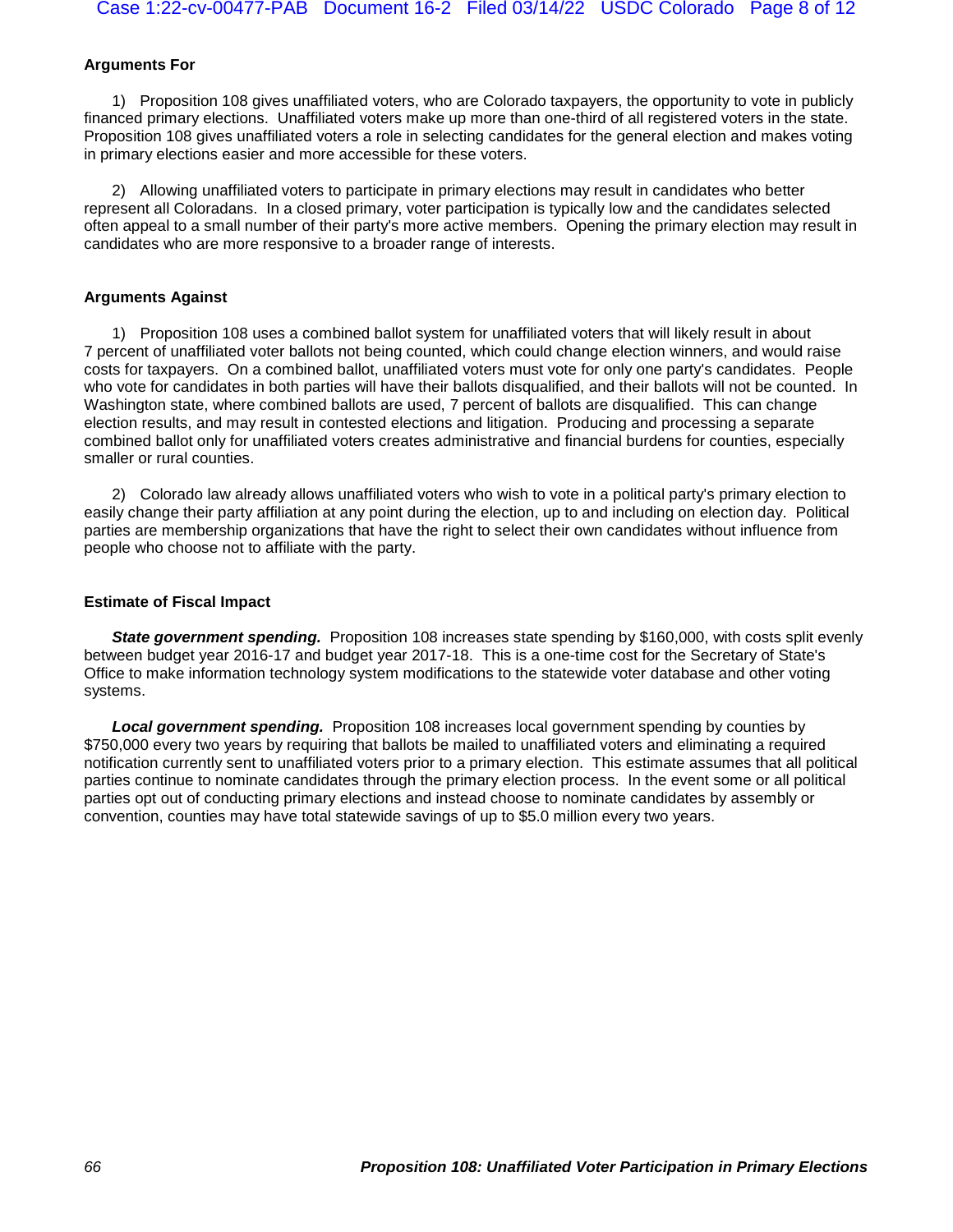## **Proposition 108 Unaffiliated Voter Participation in Primary Elections**

## **TITLE AND TEXT**

The ballot title below is a summary drafted by the professional staff of the offices of the secretary of state, the attorney general, and the legal staff for the general assembly for ballot purposes only. The ballot title will not appear in the Colorado Revised Statutes. The text of the measure that will appear in the Colorado Revised Statutes below was drafted by the proponents of the initiative. The initiated measure is included on the ballot as a proposed change to current law because the proponents gathered the required amount of petition signatures.

#### *Ballot Title:*

Shall there be a change to the Colorado Revised Statutes concerning the process of selecting candidates representing political parties on a general election ballot, and, in connection therewith, allowing an unaffiliated elector to vote in the primary election of a political party without declaring an affiliation with that party and permitting a political party in specific circumstances to select all of its candidates by assembly or convention instead of by primary election?

#### *Text of Measure:*

*Be it Enacted by the People of the State of Colorado:*

### **SECTION 1. Declaration of the people of Colorado**

BECAUSE PRIMARY ELECTIONS ARE PAID FOR BY TAXPAYERS, ALL ELIGIBLE VOTERS WHO WANT THEIR VOICES TO BE HEARD SHOULD BE ABLE TO VOTE IN THOSE ELECTIONS.

CURRENTLY, THE 35% OF COLORADO VOTERS WHO ARE INDEPENDENT OF A POLITICAL PARTY MUST JOIN A PARTY IF THEY WANT TO PARTICIPATE IN THE SELECTION OF OUR GENERAL ELECTION CANDIDATES. IN FACT, COLORADO IS IN THE MINORITY OF STATES THAT LIMIT PARTICIPATION IN PRIMARY ELECTIONS TO ONLY THOSE AFFILIATED WITH A MAJOR POLITICAL PARTY.

BECAUSE PRIMARY ELECTION TURNOUT IS DECLINING, INVOLVING MORE VOTERS CAN INCREASE PARTICIPATION AND ENCOURAGE CANDIDATES WHO ARE RESPONSIVE TO THE VIEWPOINTS OF MORE COLORADANS.

ACCORDINGLY, ALL VOTERS SHOULD BE ALLOWED TO VOTE IN STATE AND LOCAL PRIMARY ELECTIONS WITH THE SAME EASE AS THOSE VOTERS AFFILIATED WITH A MAJOR POLITICAL PARTY.

**SECTION 2.** In Colorado Revised Statutes, 1-2-218.5, **amend** (2) as follows:

**1-2-218.5. Declaration of affiliation.** (2) Any eligible elector who has not declared an affiliation with a political party or political organization shall be designated on the registration records of the county clerk and recorder as "unaffiliated". Any unaffiliated eligible elector may, BUT IS NOT REQUIRED TO, declare a political party affiliation when the elector desires to vote at a primary election, as provided in section 1-7-201 (2), or the elector may declare his or her political party or political organization affiliation at any other time during which electors are permitted to register by submitting a letter or a form furnished by the county clerk and recorder, either by mail, er in person, OR ONLINE IN ACCORDANCE WITH SECTION 1-2-202.5.

**SECTION 3.** In Colorado Revised Statutes, 1-4-101, **amend** (2) as follows:

**1-4-101. Primary elections - when - nominations - expenses.** (2) Each political party that is entitled to participate in the primary election shall have a separate party ballot FOR USE BY ELECTORS AFFILIATED WITH THAT POLITICAL PARTY. IN ADDITION, ALL POLITICAL PARTIES THAT ARE ENTITLED TO PARTICIPATE IN THE PRIMARY ELECTION SHALL HAVE THEIR CANDIDATES PLACED ON A SINGLE COMBINED BALLOT TO BE USED BY UNAFFILIATED ELECTORS THAT CONTAINS

**ANALYSES**

**TITLES AND TEXT**

**ES AND TEXT**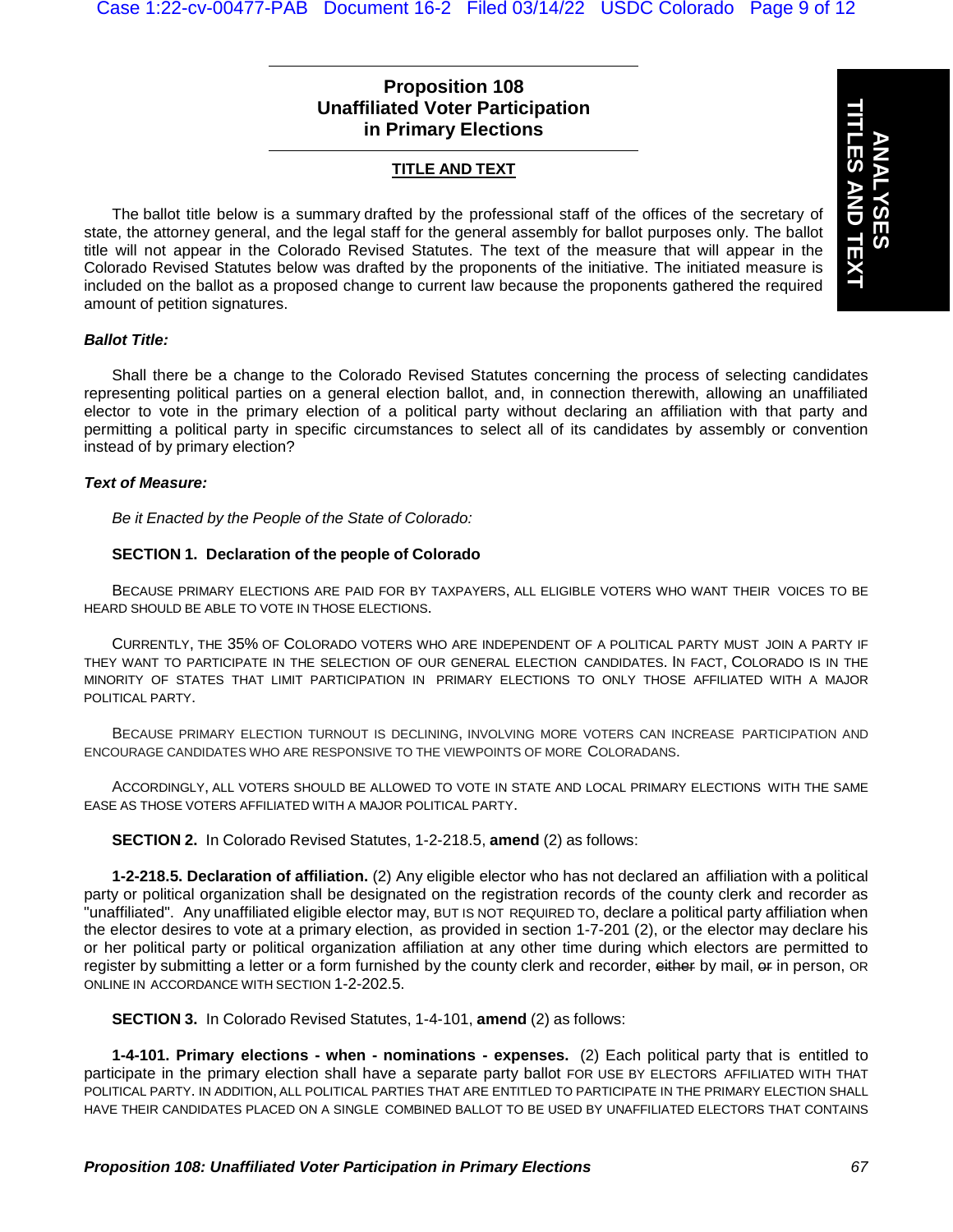THE NAMES OF THE CANDIDATES OF EACH OF THE POLITICAL PARTIES AND THAT ARE CLEARLY AND CONSPICUOUSLY SEGREGATED FROM THE NAMES OF THE CANDIDATES OF ANY OTHER POLITICAL PARTY. ALL CANDIDATES OF A POLITICAL PARTY SHALL BE GROUPED TOGETHER AND SEPARATED BY THE OFFICE EACH CANDIDATE IS SEEKING. SUCH BALLOTS SHALL CLEARLY ADVISE THAT AN ELECTOR MAY CAST THE BALLOT OF ONLY ONE MAJOR POLITICAL PARTY AND THAT ANY BALLOT IN WHICH VOTES HAVE BEEN CAST IN THE PRIMARY OF MORE THAN ONE PARTY SHALL BE VOID AND NOT COUNTED. HOWEVER, AN ELECTOR IS NOT REQUIRED TO VOTE IN THE SAME PARTY PRIMARY AS THE ELECTOR VOTED IN AS PART OF A PRESIDENTIAL PRIMARY ELECTION OCCURRING IN THAT SAME YEAR, IF SUCH AN ELECTION IS HELD;

(a) IF IT IS NOT PRACTICABLE FOR A COUNTY TO USE A SINGLE COMBINED BALLOT THAT CONTAINS THE NAMES OF THE CANDIDATES OF EACH OF THE POLITICAL PARTIES, THE COUNTY CLERK AND RECORDER SHALL SEND TO ALL ACTIVE ELECTORS IN THE COUNTY WHO HAVE NOT DECLARED AN AFFILIATION WITH A POLITICAL PARTY A MAILING THAT CONTAINS THE BALLOTS OF ALL OF THE MAJOR POLITICAL PARTIES. IN THIS MAILING, THE CLERK SHALL ALSO PROVIDE WRITTEN INSTRUCTIONS ADVISING THE ELECTOR OF THE MANNER IN WHICH THE ELECTOR WILL BE IN COMPLIANCE WITH THE REQUIREMENTS OF THIS CODE IN SELECTING AND CASTING THE BALLOT OF A MAJOR POLITICAL PARTY. AN ELECTOR MAY CAST THE BALLOT OF ONLY ONE MAJOR POLITICAL PARTY. AFTER SELECTING AND CASTING A BALLOT OF A SINGLE MAJOR POLITICAL PARTY, THE ELECTOR SHALL RETURN THE BALLOT TO THE CLERK. IF AN ELECTOR CASTS AND RETURNS TO THE CLERK THE BALLOT OF MORE THAN ONE MAJOR POLITICAL PARTY, ALL SUCH BALLOTS RETURNED WILL BE VOID AND WILL NOT BE COUNTED.

(b) THE SECRETARY OF STATE MAY BY RULE ADOPT ADDITIONAL BALLOT REQUIREMENTS NECESSARY TO AVOID VOTER CONFUSION IN VOTING IN PRIMARY ELECTIONS.

(C) The primary election of all political parties shall be held at the same time and shall be conducted by the same election officials.

**SECTION 4.** In Colorado Revised Statutes, 1-4-502, **amend** (1) as follows:

**1-4-502. Methods of nomination for partisan candidates.** (1) Except as otherwise provided in paragraphs (b) and (c) of subsection (3) of this section, nominations for United States senator, representative in congress, governor, lieutenant governor, secretary of state, state treasurer, attorney general, member of the state board of education, regent of the university of Colorado, member of the general assembly, district attorney, and all county officers to be elected at the general election may be made by primary election UNDER SECTION 1-4-101 OR BY ASSEMBLY OR CONVENTION UNDER SECTION 1-4-702 by major political parties, by petition for nomination as provided in section 1-4-802, or by a minor political party as provided in section 1-4-1304.

**SECTION 5.** In Colorado Revised Statutes, **add** 1-4-702 as follows:

**1-4-702. Nominations of candidates for general election by convention.** (1) NOTWITHSTANDING ANY OTHER PROVISION OF LAW, A POLITICAL PARTY MAY CHOOSE TO CHANGE FROM THE NOMINATION OF CANDIDATES BY PRIMARY ELECTION TO THE NOMINATION OF CANDIDATES BY ASSEMBLY OR CONVENTION FOR ALL OFFICES INCLUDING, BUT NOT LIMITED TO, UNITED STATES SENATOR, REPRESENTATIVE IN CONGRESS, ALL ELECTIVE STATE, DISTRICT, AND COUNTY OFFICERS, AND MEMBERS OF THE GENERAL ASSEMBLY IF AT LEAST THREE-FOURTHS OF THE TOTAL MEMBERSHIP OF THE PARTY'S STATE CENTRAL COMMITTEE VOTES TO USE THE ASSEMBLY OR CONVENTION NOMINATION PROCESS; EXCEPT THAT NOMINATIONS BY MAJOR POLITICAL PARTIES FOR CANDIDATES FOR LIEUTENANT GOVERNOR SHALL BE MADE BY THE PARTY'S CANDIDATE FOR GOVERNOR PURSUANT TO SECTION 1-4-502 (3). SUCH VOTE OF THE PARTY CENTRAL COMMITTEE SHALL OCCUR NO LATER THAN OCTOBER 1 OF THE YEAR PRECEDING THE YEAR IN WHICH AN ASSEMBLY OR CONVENTION NOMINATING PROCESS IS TO BE USED.

(2) A POLITICAL PARTY NOMINATING CANDIDATES BY PARTY ASSEMBLY OR CONVENTION SHALL NOMINATE THE CANDIDATES OF THE PARTY AND MAKE SUCH NOMINATIONS PUBLIC NOT LATER THAN SEVENTY-FIVE DAYS BEFORE THE GENERAL ELECTION.

(3) WHICHEVER METHOD OF CANDIDATE SELECTION IS CHOSEN BY A MAJOR POLITICAL PARTY AS BETWEEN PRIMARY ELECTION, ASSEMBLY OR CONVENTION, ALL OF THE CANDIDATES FOR THAT PARTY AT ANY LEVEL OF OFFICE IN THAT ELECTION YEAR MUST BE SELECTED BY SUCH METHOD, EXCEPT THAT THE REQUIREMENTS OF THIS PROVISION SHALL NOT APPLY TO A PRIMARY FOR PRESIDENT OF THE UNITED STATES IF SUCH AN ELECTION IS HELD.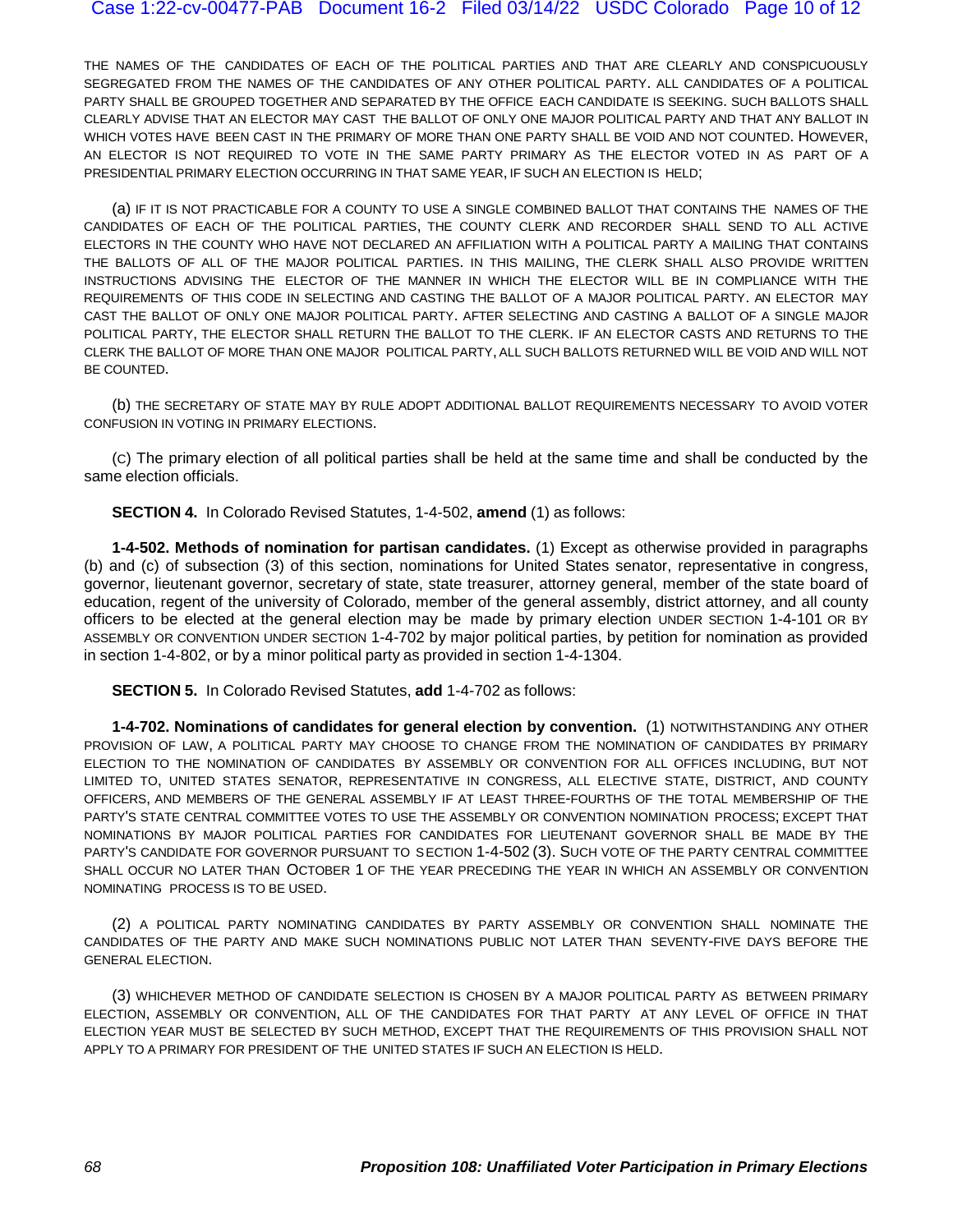**SECTION 6.** In Colorado Revised Statutes, 1-4-1002, **amend** (2.3)(a) as follows:

**1-4-1002. Vacancies in designation or nomination.** (2.3)(a) A vacancy in a party nomination, other than a vacancy for a party nomination for lieutenant governor for a general election occurring after January 1, 2001, that occurs after the day of the primary election or AFTER NOMINATION BY ASSEMBLY OR CONVENTION UNDER SECTION 1-4- 702 and more than eighteen days before the general election may be filled by the respective party assembly vacancy committee of the district, county, or state, as appropriate, depending upon the office for which the vacancy in nomination has occurred in accordance with the provisions of subsection (9) of this section. A vacancy in a party nomination for lieutenant governor for a general election occurring after January 1, 2001, shall be filled by a replacement candidate for lieutenant governor nominated by the party's candidate for governor. A vacancy may be caused by the declination, death, disqualification, resignation, or withdrawal of the person nominated at the primary election or by the declination, death, disqualification, resignation, or withdrawal of an elective officer after a primary election at which a nomination could have been made for the office had the vacancy then existed. No person is eligible for appointment to fill a vacancy in the party nomination unless the person meets all of the requirements of candidacy as of the date of the primary election. When a vacancy is filled pursuant to this paragraph (a), the designated election official shall provide notice by publication of the replacement nomination in the same manner as the notice required by section [1-5-205.](http://web.lexisnexis.com/research/buttonTFLink?_m=a27794a430dd03e7a3c1495740aa6528&_xfercite=%3ccite%20cc%3d%22USA%22%3e%3c%21%5bCDATA%5bC.R.S.%201-4-1002%5d%5d%3e%3c%2fcite%3e&_butType=4&_butStat=0&_butNum=2&_butInline=1&_butinfo=COCODE%201-5-205&_fmtstr=FULL&docnum=6&_startdoc=1&wchp=dGLbVzB-zSkAb&_md5=5583209ea29711073a1d96c5e6ce2d71)

**SECTION 7.** In Colorado Revised Statutes, 1-4-1304, **amend** (1.5)(c) as follows:

**1-4-1304. Nomination of candidates.** (1.5) (c) If an assembly designates more than one candidate for an office, or if an assembly designates one or more candidates and one or more candidates qualifies by petition, the candidate of the minor political party for that office shall be nominated at a primary election held in accordance with this code. A MINOR POLITICAL PARTY MAY PROHIBIT UNAFFILIATED ELECTORS FROM VOTING IN THE PARTY'S PRIMARY ELECTION SO LONG AS THE PROHIBITION IS IN ACCORDANCE WITH THE PARTY'S CONSTITUTION, BYLAWS, OR OTHER APPLICABLE RULES. ANY MINOR PARTY CHOOSING TO PROHIBIT UNAFFILIATED ELECTORS FROM VOTING IN ITS PRIMARY ELECTION MUST NOTIFY THE SECRETARY OF STATE OF THE PROHIBITION NOT LESS THAN SEVENTY-FIVE DAYS PRIOR TO THE PRIMARY ELECTION.

**SECTION 8.** In Colorado Revised Statutes, 1-5-402, **add** (2) as follows:

**1-5-402. Primary election ballots.** (2) NO LATER THAN FORTY-FIVE DAYS BEFORE THE PRIMARY ELECTION, THE COUNTY CLERK AND RECORDER SHALL PREPARE A COMBINED PRIMARY ELECTION BALLOT TO BE USED BY UNAFFILIATED ELECTORS. THE BALLOT MUST BE PRINTED IN THE FOLLOWING MANNER:

(a) ALL OFFICIAL BALLOTS MUST BE PRINTED ACCORDING TO THE PROVISIONS OF SECTIONS 1-4-101, 1-5-407, AND 1-5-408. ACROSS THE TOP OF EACH BALLOT THE WORDS "PRIMARY ELECTION BALLOT FOR U NAFFILIATED VOTERS" SHALL BE PRINTED.

(b) THE POSITIONS OF CANDIDATES ON THE BALLOTS TO BE USED BY UNAFFILIATED ELECTORS MUST BE ARRANGED IN THE ORDER SPECIFIED IN PARAGRAPH (b) OF SUBSECTION (1) OF THIS SECTION; EXCEPT THAT THE CANDIDATES OF EACH POLITICAL PARTY MUST BE CLEARLY AND CONSPICUOUSLY SEGREGATED FROM THE CANDIDATES OF ANY OTHER POLITICAL PARTY AND GROUPED TOGETHER ACCORDING TO SECTION 1-4-101(2).

**SECTION 9.** In Colorado Revised Statutes, 1-7-201, **amend** (2); and add (2.3) as follows:

**1-7-201. Voting at primary election.** (2) If the name is found on the registration list, the election judge having charge of the list shall likewise repeat the elector's name and present the elector with the party ballot of the political party affiliation last recorded. If unaffiliated, the eligible elector shall openly declare to the election judges the name of the political party with which the elector wishes to affiliate, complete the approved form for voter registration information changes, and initial the registration list in the space provided. Declaration of affiliation with a political party shall be separately dated and signed or dated and initialed by the eligible elector in such manner that the elector clearly acknowledges that the affiliation has been properly recorded. Thereupon, the election judges shall deliver the appropriate party ballot to the eligible elector. Eligible electors who decline to state an affiliation with a political party that is participating in the primary shall not be entitled to vote at the primary election.

(2.3) AN ELIGIBLE UNAFFILIATED ELECTOR IS ENTITLED TO VOTE IN THE PRIMARY ELECTION OF A MAJOR POLITICAL PARTY WITHOUT AFFILIATING WITH THAT POLITICAL PARTY. TO VOTE IN A POLITICAL PARTY'S PRIMARY ELECTION WITHOUT DECLARING AN AFFILIATION WITH THE POLITICAL PARTY, ANY ELIGIBLE UNAFFILIATED ELECTOR SHALL BE GIVEN A COMBINED BALLOT, IF APPLICABLE. IF A COMBINED BALLOT IS NOT AVAILABLE, THE ELECTOR SHALL DECLARE TO THE ELECTION JUDGES